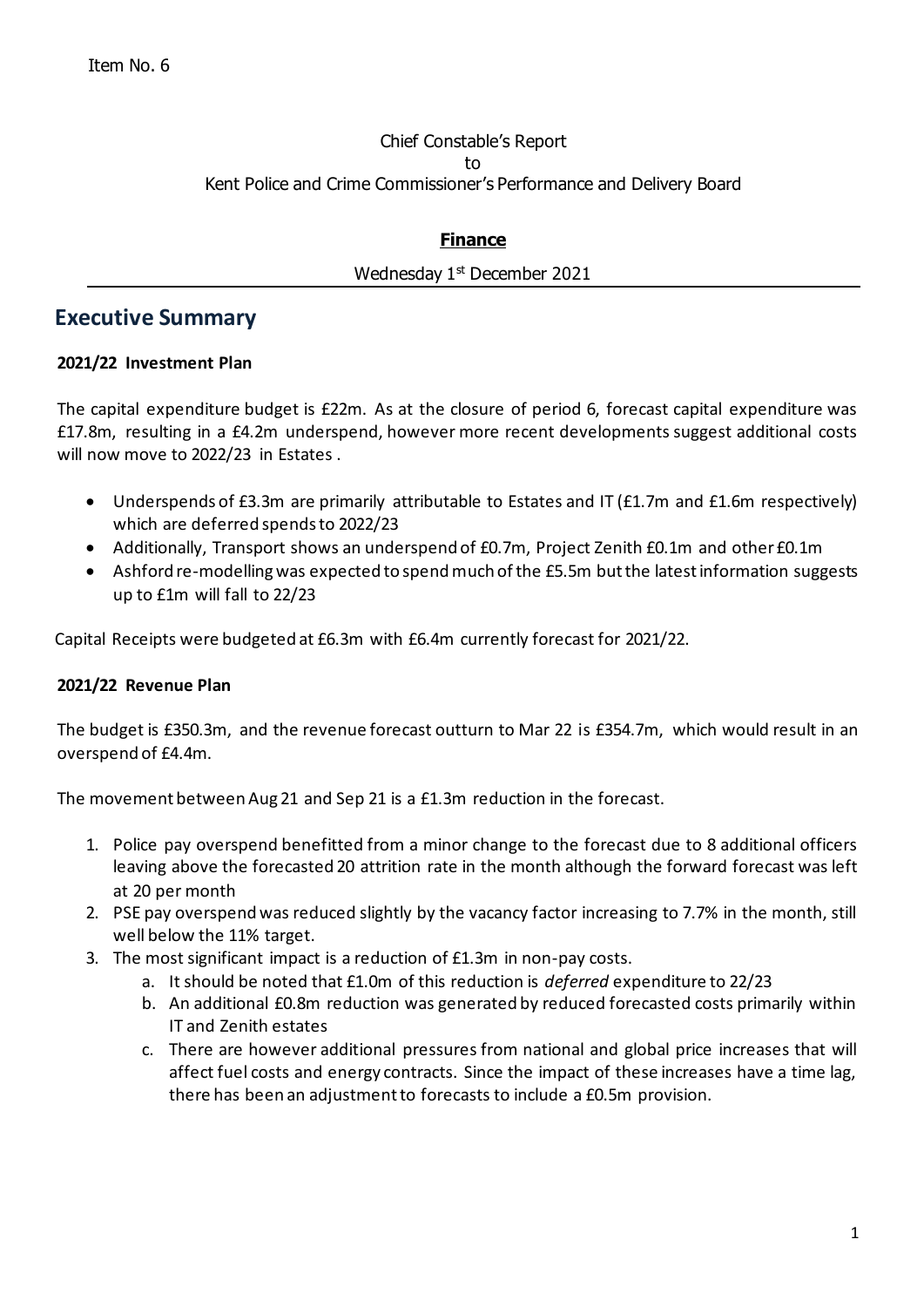### **Forecast Outturn Overview**

- 1. **Police officer pay** is forecasted to overspend by £5.8m.
	- a. Of this overspend
		- i. £3.7m is offset by additional external income received or transfers from reserves, including Op Blythe, Op Sandpiper, Op Iowa, and Op Sark and OPCC funded spend.
	- **b. Underlying Police officer pay is £2.1m forecast overspend, as follows:**
		- i. Attrition is now 121.5 in 6 months versus the budget of 120, however, the lower than planned officer attrition in the earlier months has had an adverse impact of £0.2m. The forecast for the rest of the year remains at 20 leavers per month as per Budget in line with HR expectations.
		- ii. Officers leaving were budgeted at £5.1k pcm per officer but over the first 6 months, the average cost per officer leaving is £4.9k pcm. This has an adverse impact of £0.5m.
		- iii. Over-establishment over the first 6 months has averaged 44.6 in additional officers. This is assumed to remain relatively stable at 45.1 over the rest of the year with an impact of £2.1m.
		- iv. Pay growth shown in Table 8 accounts for £0.3m of increased costs.
		- v. Allowances being higher than budgeted accounts for £0.4m of the overspend.
		- vi. There is an offset by the savings on the reduced attrition intakes and the revised PUP intakes being a saving of (£0.7m).
		- vii. Op Sandpiper has offset an additional (£0.7m) of Force funded costs above the (£2.9m) budgeted.
		- viii. The latest submission for intakes being considered by Senior Officers *has not* been factored in to the current forecast including the expectation of an increase in the number of transferees in from 2 to 4 which will include a number of Inspector positions.

### 2. **PSE pay** overspent by £3.4m.

a. Of this overspend, £1.0m is offset against additional external income received.

### **b. Underlying PSE pay is a £2.4m forecast overspend, as follows:**

- i. PSE vacancy factor (VF) remains lower than planned. The budget was built assuming 9%, subsequently adjusted for the transition from 6% to 9% in the first 3 months and increasing to 11% as part of additional savings for the last 6 months. Despite scrutiny of vacancies and deferring many posts from proceeding to recruitment, after 6 months the actual vacancy level has increased slightly to 7.7%. The forecast outturn is currently based on the current vacancies, gradually rising to between 9% and 11% by year end, resulting in a £2.9m forecast overspend.
- ii. PSE growth shown in Table 8 accounts for £0.6m of increased costs.
- iii. There is an offset from Op Sandpiper which has an additional (£1.1m) of Force funded costs transferred to the operation.
- iv. Reasons why the PSE vacancy rate has remained lower than planned:
	- 1. Many collaborative posts are filled as needed, although steps are in hand to reconsider this issue. These represent 30% of PSE staffing.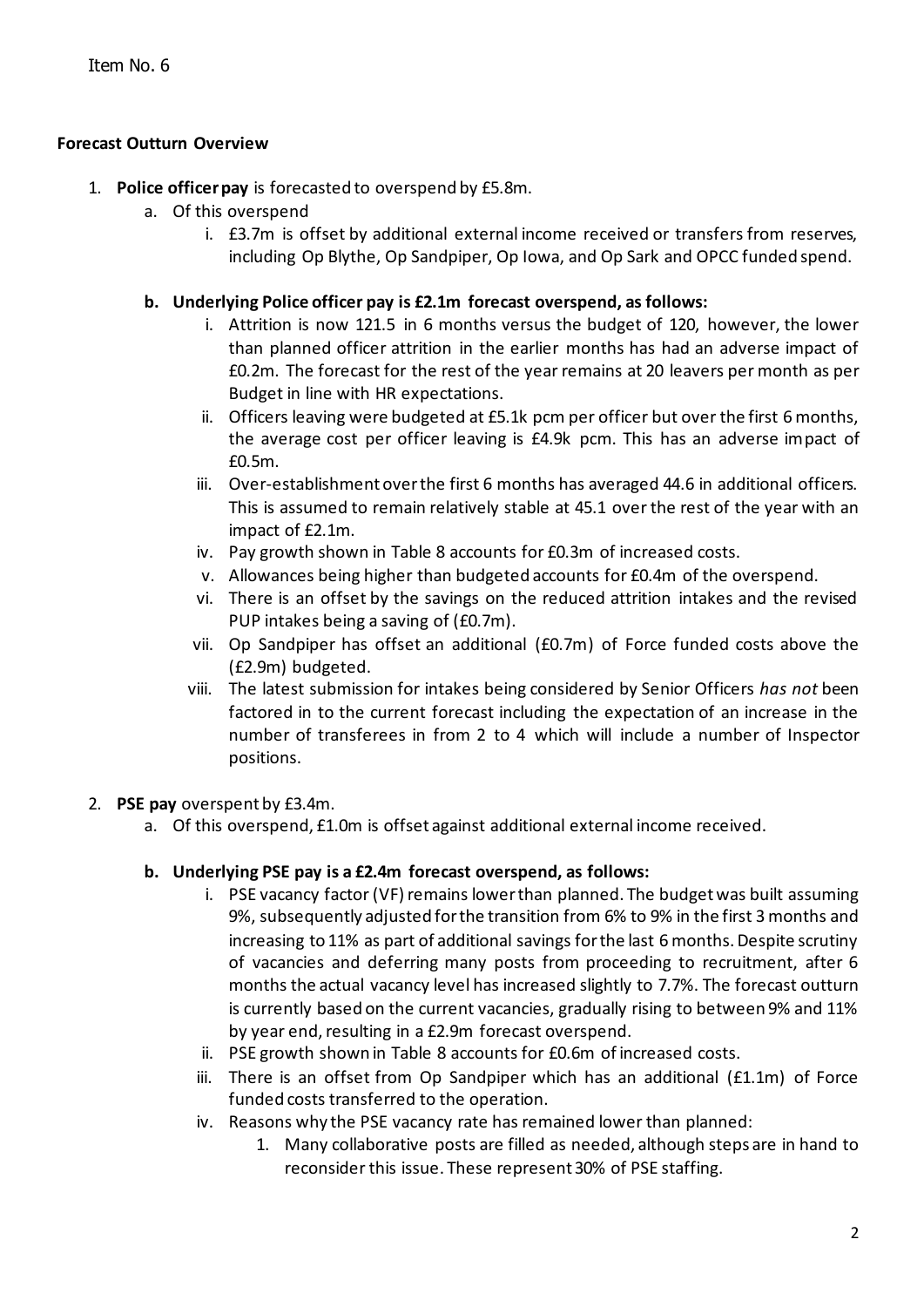- 2. FCR (Force Control Room) and IMU (Information Management Unit) continue to require full staffing. These are 19% of the total PSE staffing.
- 3. DDOs (Designated Detention Officers) are maintained at full staffing. These are 5% of the total PSE staffing.
- 4. PCSOs have currently only 13 vacancies, being a 3.9% vacancy factor, following a recruitment freeze in April.

#### 3. **Other pay and overtime expenditure variances**:

- a. Other pay variances of £2.7m are offset by external income of £1.8m leaving an underlying **£0.9 overspend** include:
	- i. Relocation and Working from Home allowances for Op Zenith of £0.5m
	- ii. External trainers of £0.2m
	- iii. Temporary use of contractors to cover essential permanent roles £0.2m
- b. Police overtime variances of £3.2m are offset by external income of £2.6m leaving an underlying **£0.6m** overspend (Strategic and Tac Ops, Gang and County lines, Custody)
- c. PSE overtime variances of £0.6m are offset by external income of £0.3m leaving an underlying **£0.3m** overspend (Victim Justice, Witness Care, Custody, Traffic Summons, SCD)
- **4. Non pay** is forecast to overspend by £2.8m, of which £2.7m is offset by additional external income, leaving an **underlying £0.1m overspend,**

an improvement from P5 of £1.3m.

This £1.3m improvement from P5 is a reduction in forecast of £1.8m forecast costs, offset by a £0.5m provision for potentially 15% fuel price increases and 30% to 50% energy price pressures. Of the £1.8m reduction in forecast, £1m has been deferred to 22/23 mainly from IT projects, Athena, ESN, project set up costs and Zenith costs. These will impact on future years costs and will be factored into the MTFP. The remaining £0.8m is reduced forecasts from IT £0.6m, MRP recalculation £0.1 and Zenith savings of £0.1k. Should project managers reschedule any of these line items then costs would increase this year.

The full year forecast overspend of £0.1m after consideration of income offsets now include **:**

- a. In-year cost pressures of £2.6m including:
	- i. legal cost pressures £358k,
	- ii. taser accessories £330k,
	- iii. software application licence costs, cloud hosting, specialist licences, Airwaves and O365 EA of £654k,
	- iv. anticipated national and global price inflation of goods and services are expected to impact on run rate cost estimates and a provision of £0.5m has been added to nonpay supplies and services directorate to cover fuel price rises £100k, and energy price increases £400k. However, if wholesale prices continue to rise, then additional provisions may be required, and this will be monitored monthly.
- b. These are offset by in-year savings and underspends of  $(E2.5m)$  between BAU IT  $(E1.5m)$ , ESN and Investment set up costs (£0.6m), Zenith (£0.3m), and reduction in MRP (£0.1m).

### **5. Further non-pay inflation considerations**

We are currently in times of high price volatility, and while not necessarily adjusted in the budget holders' forecasts at P6, price rises could impact further across several key areas:

a. Supply chain disruption including insurances, shipping and logistics charges have increased significantly since the start of the pandemic, which in turn will be expected to increase unit costs over time.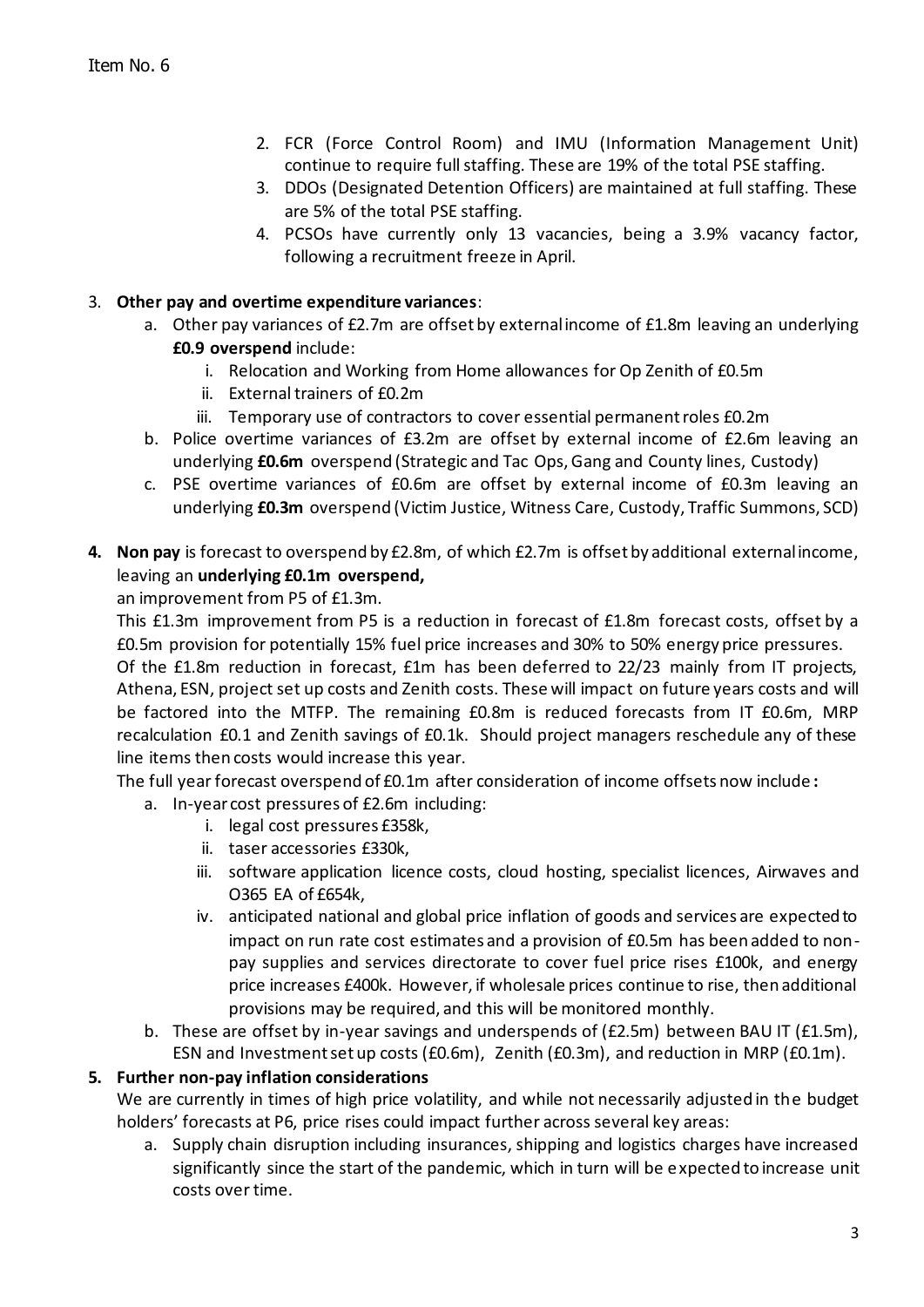- b. The global semi-conductor shortage will be a factor for some IT/mobiles/multi-functional devise and vehicles. This is expected to increase demand beyond available supply and hence increase price inflation further.
- c. Construction material costs have risen so some capital and maintenance costs may require increased investment where contracts for material unit costs are yet to be agreed.
- d. More generally, the above will feed into wider costs. Financial media report inflation being forecast to reach circa 4%-5% by year-end and this may increase further if the Bank of England decides to increase the base rate above the current 0.25%, as corporate borrowing costs would also be increased.

### 6. **Income and use of Reserves**:

- a. Income exceeds the budget by £11.4m. This includes in-year external funding £5.8m and PCC income £4.0m. The **underlying additional force income is £1.6m** including Mutual Aid and Court Services.
- b. Reserves contributes £2.7m of which £2.5m is to externally funded cost centres, Op Blythe, and Op Sandpiper. Op Blythe transferred £2m to reserves in the month following a review of outstanding mutual aid claims. The **underlying additional force income is £0.2m.**

## **Cashflow**

Due to the volatility of the monthly spends and income cycles, the assumption is that we should maintain £10m as a minimum cash balance. It will be necessary to have a borrowing facility agreed with effect from March through to July 2022. This borrowing facility will be required for £10m to £15m and should commence before the end of this financial year.

### **Statutory Accounts**

The auditors, EY, are still reviewing information and the final sign off date is still to be confirmed. The main areas outstanding are:

- Estate asset valuations re PFI buildings,
- Pensions valuations (National issue), and
- Auditors opinion of Kent Police as a going concern (i.e. financial sustainability).

### **MTFP**

2022/23 is forecast to overspend by £7.2m before consideration of reinstating reserves for 2021/22 overspends based on agreed savings but excluding any pipeline ideas yet to be agreed or where significant uncertainty exists.

Available reserves are the General Reserve of £10.5m plus some flexibility in funds carried across from Op Blythe where a remaining balance of £4.8m exists, i.e. a total of £15.3m available to cover new pressures and overspends (circa 4% of annual spends).

2023/24 includes a significant reduction to costs of £10m, less £2m provision for the costs of these changes.

The MTFP forecast suggests further savings initiatives are required to more closely align to funding provided.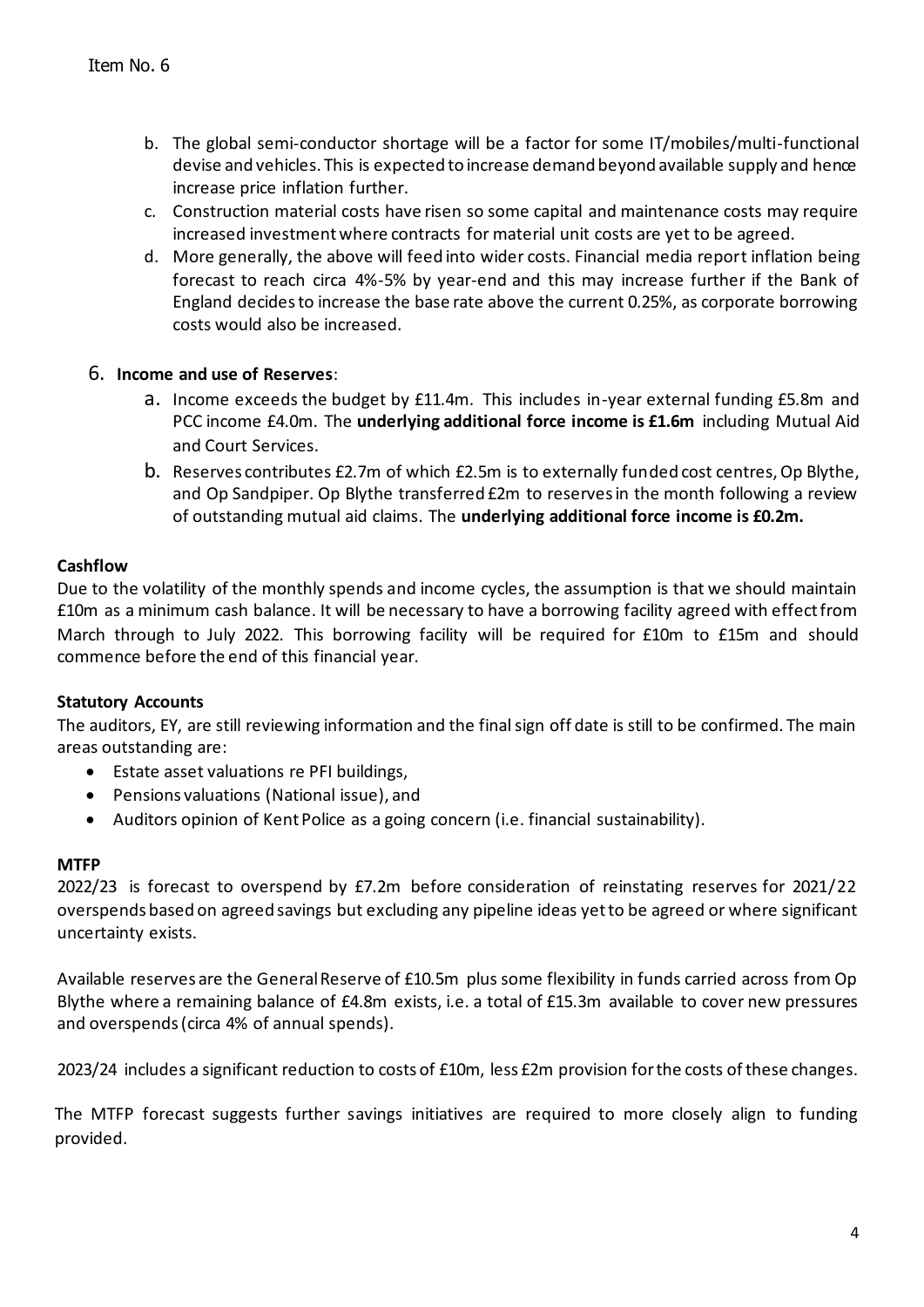#### **Investment Budget**

Overview of Purpose: The investment programme is comprised of capital schemes enabling the purchase of longterm assets such as property, and equipment as well as shorter term asset - vehicles, and IT infrastructure. This is funded through a combination of government grant, borrowing, transfers in from revenue and capital receipts. Some of the projects also have revenue set up costs which are funded from the revenue budget along with recurring costs.

Investment Plan: The OPCC's CFO approved an investment budget of £21.5m in 2021/22. This has increased during the financial year with external grants and contributions received, as well as revenue transfers to the reserve to cover items such as Mobile devices regarding the uplift in Officers, computer replacement etc.

Outturn variances to plan: The actual capital expenditure for 2021/22 is forecasted at £17.8m, of which £13.5m relates to Stage 2 approved projects and £4.3m regarding Stage 1 projects that are currently not approved but have the intention to progress to Stage 2 and deliver within this financial year.

Project Zenith – £7.1m of the total capital budget allocation relates to various workstreams within this project such as the building works to NK PFI, home workers & open zone furniture plus VC equipment that are predicting an underspend of £0.1m. The IT Data centre (Stage 2 approved) and Estates Zenith (Stage 1) consume £6.4m of this overall Zenith budget allocation, are predicting an underspend of £1.4m.

Ashford re-modelling project, £5.551m – following updated information from the external Project Managers/Contract Administrators all this budget was predicted to be spent by the end of the financial year at P6, however the latest expectations are up to £1m could now fall to 2022/23. Much of this is already considered in the Investment Budget agreed by COMB on 25/10/21.

Project Revenue set up costs incurred in the provision of some of these projects are incorporated within the revenue numbers in this report - £0.6m re IT and £0.1m Estates.

Capital income has a Budget of £6.3m and is currently forecast to be £6.4m following a review of potential sales and their timing

| Capital budget<br>(per COMB paper) | Forecast expenditure | Variance    | %age of budget |
|------------------------------------|----------------------|-------------|----------------|
| £'000's                            | f'000's              | f'000's     |                |
| 5,054                              | 3,457                | (1, 597)    | 68%            |
| 7,145                              | 5,435                | (1,709)     | 76%            |
| 2,781                              | 2,079                | (702)       | 75%            |
| 256                                | 257                  | $\mathbf 1$ | 100%           |
| 502                                | 411                  | (91)        | 82%            |
| 5,551                              | 5,551                | (0)         | 100%           |
| 683                                | 586                  | (97)        | 86%            |
| 21,971                             | 17,776               | (4, 195)    | 81%            |

#### Table 1: Capital Expenditure